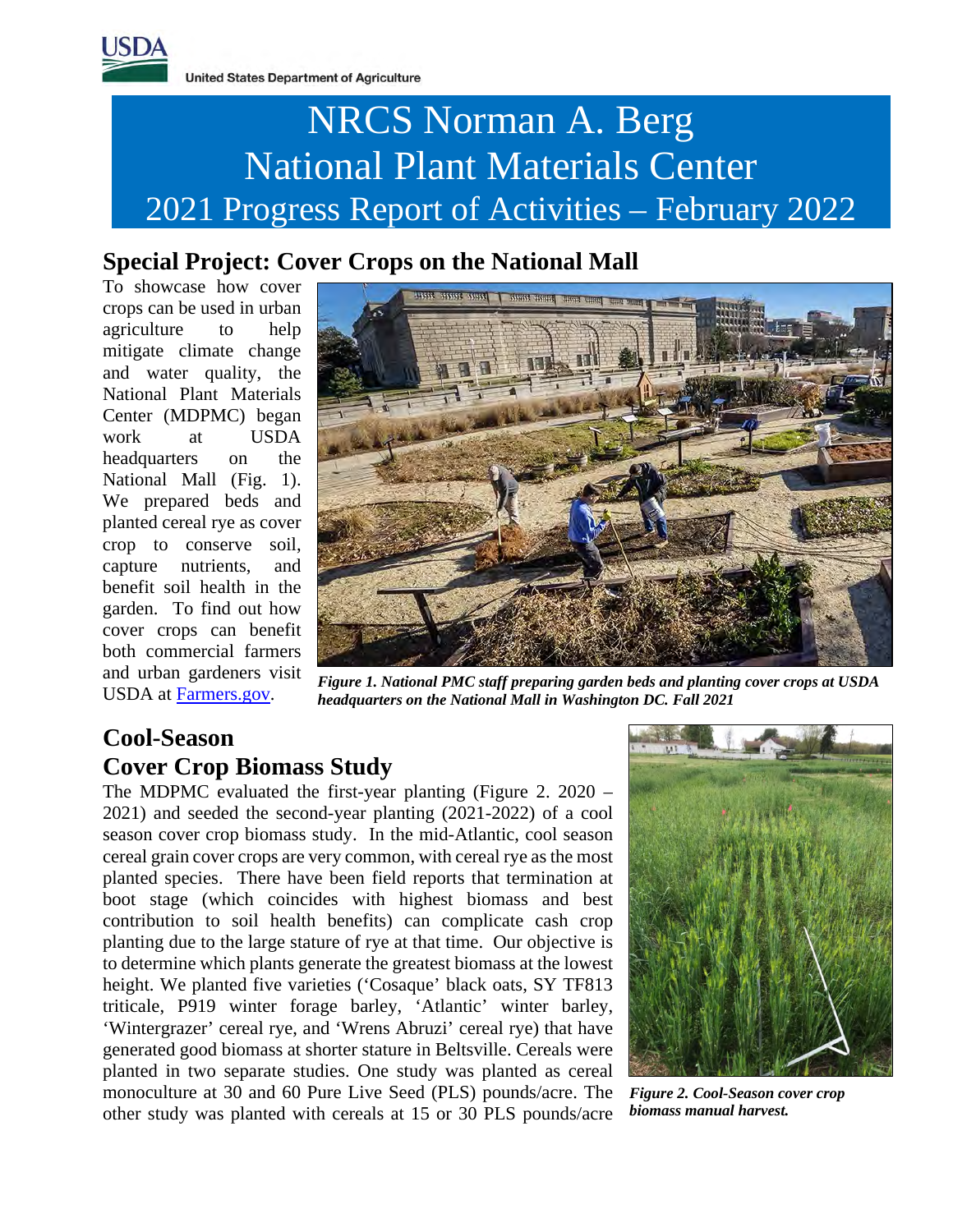with and without 'Kentucky Pride' crimson clover (10 PLS pounds/acre). Preliminary results indicate that higher planting rates generally resulted in greater biomass. The highest planting rate (60 PLS pounds/acre) of 'Cosaque' black oats or SY TF813 triticale had biomass (5000 to 6000 pound/acre dry matter) similar to 'Wintergrazer' rye. The 'Cosaque' black oats and SY TF813 triticale were around 25 inches and 35 inches, respectively, compared to around 45 inches for rye. Boot stage for rye was on April 28, whereas it was May 12 for triticale and May 21 for black oats. To date, our results indicate that SY FT813 triticale reaches boot stage at the lowest height, matures later than rye. Second-year plantings will be evaluated in the spring and summer of 2022.

#### **Cool-Season Grasses Forage Growth Curve Study**

The MDPMC continued a study to measure dry matter yield of common forage grasses following a simulated grazing regime (Figure 3). The study will generate data for the RUSLE2 and/or WEPP applications and should better inform potential mid-Atlantic forage suitability groups. In the first of a three-year study the MDPMC harvested 'Max Q' tall fescue (non-toxic endophyte) and 'Persist' orchard grass following a simulated hay production regime for forage growth curves. 'Max Q' tall fescue was clipped twenty-eight times (every 7 – 10 days late March until mid-December) while 'Persist' orchard grass was clipped eighteen times (about every 7 – 10 days April until September). 'Persist' orchard grass produced more



*Figure 3. Harvesting forage for growth curve study.*

biomass more quickly than 'Max Q' tall fescue at boot stage (3200 vs. 2900 lbs./Acre (June 2)). However, over the growing season tall fescue made up for and surpassed orchard grass with longer growth. Orchard grass growth waned in the heat of July – August such that increasing weed pressure caused harvests to stop. Stand persistence limitations made it necessary to overseed 'Persist' orchard grass in the Spring and Autumn 2021. Orchard grass may be better suited for growing in cooler more mesic areas of the mid-Atlantic but more information is necessary.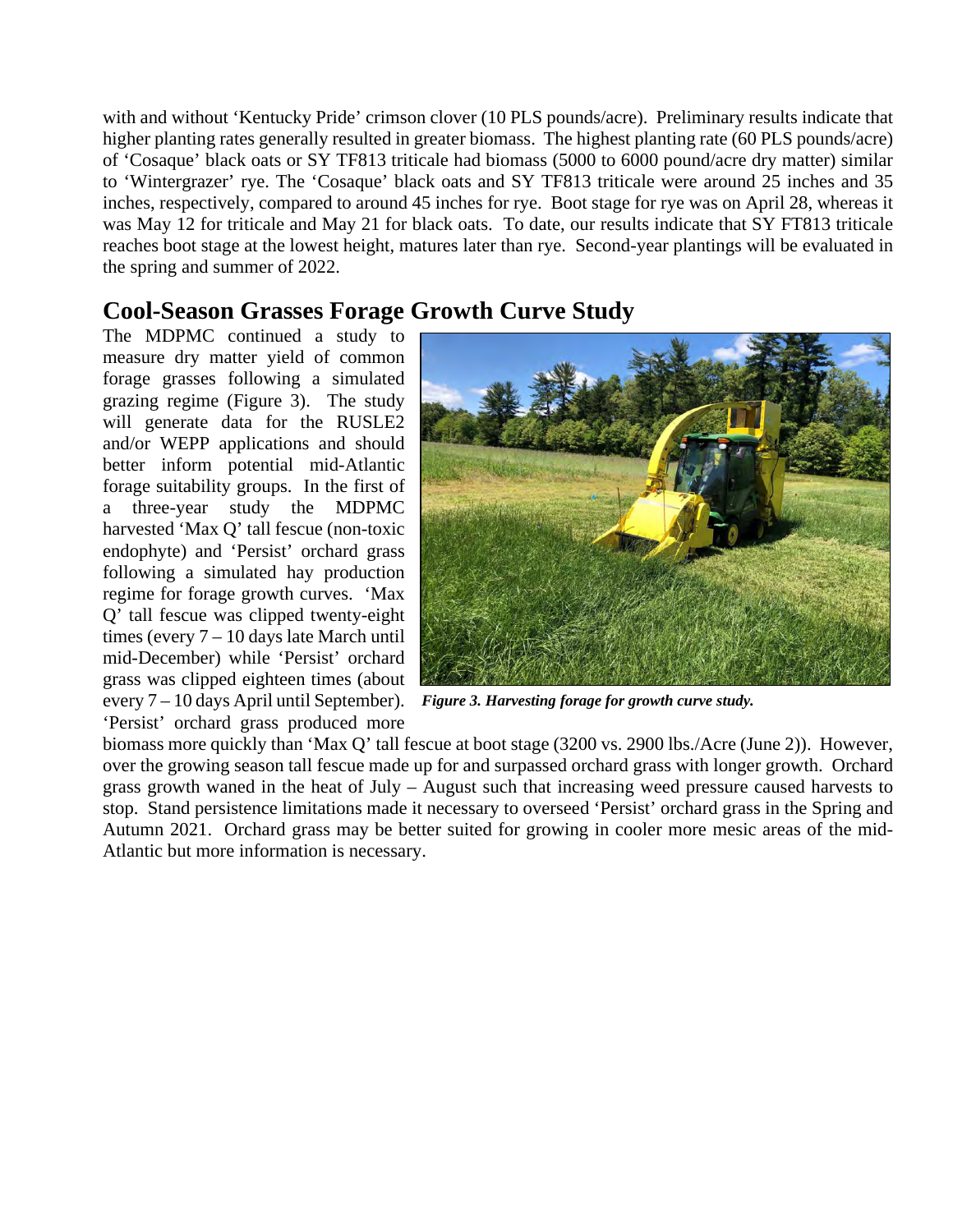#### **Multi-State Cool-Season Cover Crop Study**

The MDPMC evaluated the second-year planting (2020 – 2021) and seeded the third-year planting (2021-2022) of a cool season cover crop study as part of trials being conducted across the mid-Atlantic and Southeast. We planted five legumes ('AU Merit' hairy vetch, common vetch, 'Frosty' berseem clover, 'Dixie' crimson clover, and 'WyoWinter' Austrian winter pea) at four planting densities both with and without 'Wrens Abruzzi' cereal rye (planted at 30 lbs/A) (Figure 4). The objectives are to evaluate overall biomass and the yield impact of the grass on the legume when in combination. This information may improve educational materials for Southeast US growers. Results will be analyzed after the third-year of data in 2022 and 2023.



*Figure 4. Cool-Season cover crop varieties in multi-site study.*

#### **Solar Installation Grazing Demonstration**

Farmland loss to large solar arrays is of concern to many producers and farming communities. We began working in 2021 with the American Solar Grazing Association, NRCS-New York, and the NYPMC to investigate forb/grass seed mixes which support pasture for sheep underneath or between solar panels We planted seven different mixes to identify whether any existing mixes and/or species may perform well in the mid-Atlantic.

### **Florida Paspalum Production Block**

The Mid-Atlantic germplasm Florida Paspalum field (Figure 5) was re-established in early summer 2021 in a field with better environmental conditions. As a demonstration opportunity, we planted teff alongside the paspalum as a nurse crop to look at the potential for weed suppression in native warm-season grass establishment.



*Figure 5. Mid-Atlantic germplasm Florida paspalum production block with Teff nurse crop.*

### **Teff Nurse Crop for Wildflower Plantings**

Weeds often provide the biggest obstacle to establishing wildflower and wildlife habitat plantings. A teff cover crop grown prior to seeding or plugging wildflowers has the potential to greatly reduce weed competition where extensive herbicide treatments may not be possible or desirable. After a very successful demonstration at the MDPMC using teff as a nurse crop for wildflower plugs, the PMC entered into an agreement to assist NASA Goddard Space Flight Center with a wildflower planting/meadow establishment using this method to further test its efficacy in a larger planting with different conditions. In late May 2021, we tilled the existing fescue turfgrass and then seeded teff and planted plugs the next day (Figure 6). As needed, the space was irrigated on a weekly basis. Teff establishment was excellent and provided 90% or greater cover throughout the summer (Figure 6). The remaining 10% of cover was either crabgrass or the planted plugs.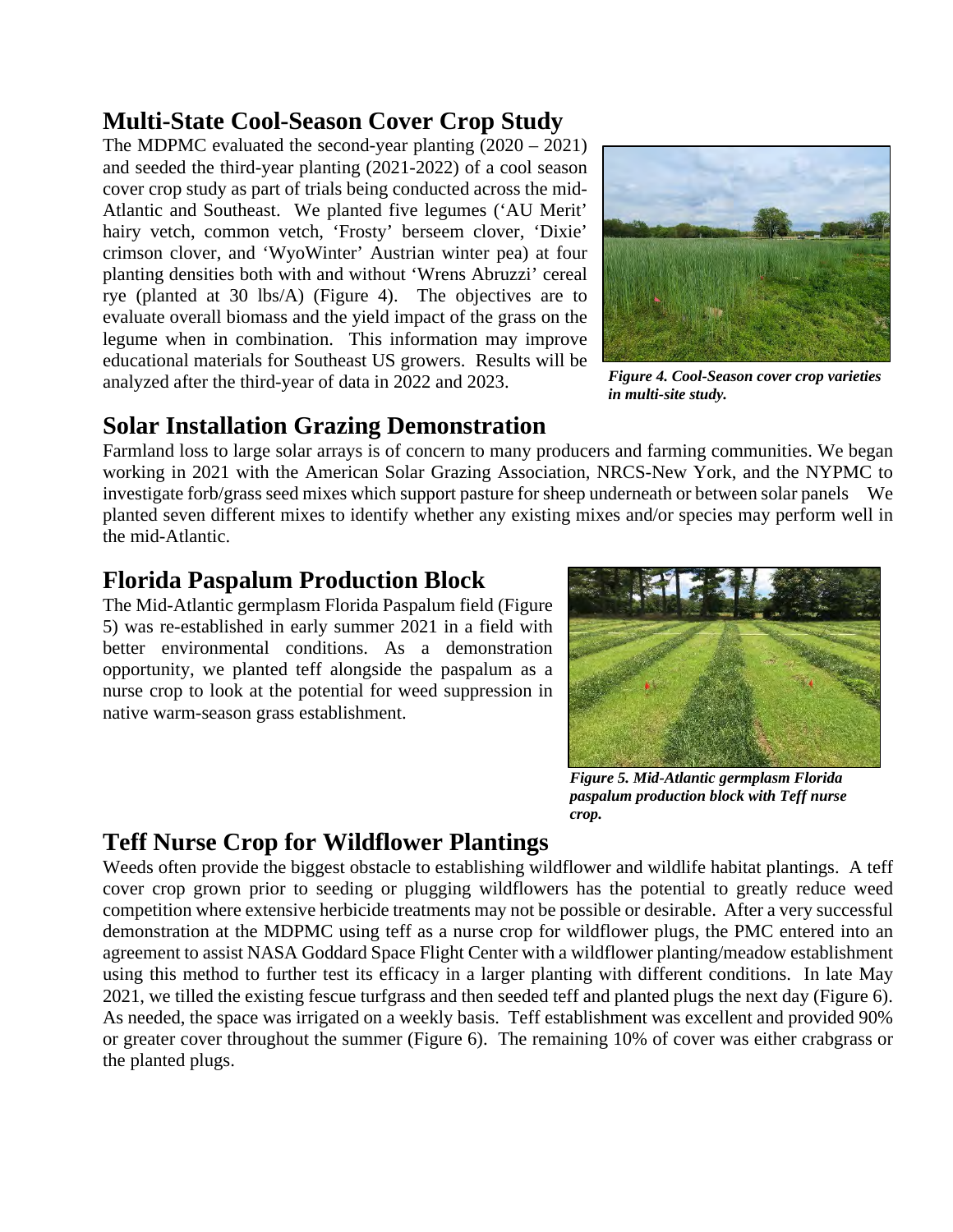

*Figure 6. Left: Tilling meadow site in May 2021. Right: Measuring plant cover in August 2021. At NASA Goddard Space Flight Center in Greenbelt, MD.*

#### **Plant Tolerance to Saltwater Intrusion**

The Eastern Shore of Maryland is low in elevation and has an extensive ditch network, which is ultimately connected to saltwater. Saltwater, which easily moves into ground and surface water (saltwater intrusion (SWI)) affects large areas of farmland and increases crop failure. The lower Eastern Shore is projected to experience rising sea levels at three times the global average, which will have a significant negative impact on farmland. The MD and NJ PMCs are collaborating with the University of Maryland (UMD) and George Washington University (GWU) to examine plant materials for resistance to SWI and ability to conserve soil, retain nutrients, improve water quality, and provide wildlife habitat. The PMCs recommended salt and flood tolerant conservation plants and optimal planting methods. Six species of native grasses [coastal panicgrass (Panicum amarum), switchgrass (Panicum virgatum), Florida paspalum (Paspalum floridanum), Eastern gamagrass (Tripsacum dactyloides), prairie cordgrass (Spartina pectinata), saltmeadow cordgrass (Spartina patens)] were planted as vegetative propagules. Two forbs, seaside goldenrod (Solidago sempervirens) and Virginia saltmarsh mallow (Kosteletzkya virginica) were planted using seed. Over the course of the two-year project, GWU will examine plant survival, biomass, and plant cover and UMD will look at soil salinity and nutrient removal.

## **Technology Transfer, Publications, Presentations, Training, & Outreach**

- Plant Name Release- Provided clearance for the name used on a new Plant Materials Center conservation plants released by NRCS to commercial growers: Sunrise germplasm eastern gamagrass (*Tripsacum dactyloides* L., TRDA3)
- [Selection and Use of Native Warm-Season Grass Varieties for the Mid-Atlantic Region](https://www.nrcs.usda.gov/Internet/FSE_PLANTMATERIALS/publications/mdpmctn13820.pdf) (PDF; 3.2 MB) Belt, S., Miller, C 2021. Beltsville. September 2021. 12p. (ID# 13820).
- [National Plant Materials Technical Note 6: Selecting, Planting, and Managing Grasses for Vegetative](https://www.nrcs.usda.gov/Internet/FSE_PLANTMATERIALS/publications/natpmtn13722.pdf)  [Barriers](https://www.nrcs.usda.gov/Internet/FSE_PLANTMATERIALS/publications/natpmtn13722.pdf) (PDF; 800 KB) NRCS Plant Materials Program 2021. USDA Natural Resources Conservation Service. Washington, DC. July 2021. 12p. (ID# 13722).
- Hosted Howard County Greenworks for a site visit, growing operations overview, and equipment training session in May 2021.
- Plant ID training for NRCS and partner staff in September 2021 (Figure 7).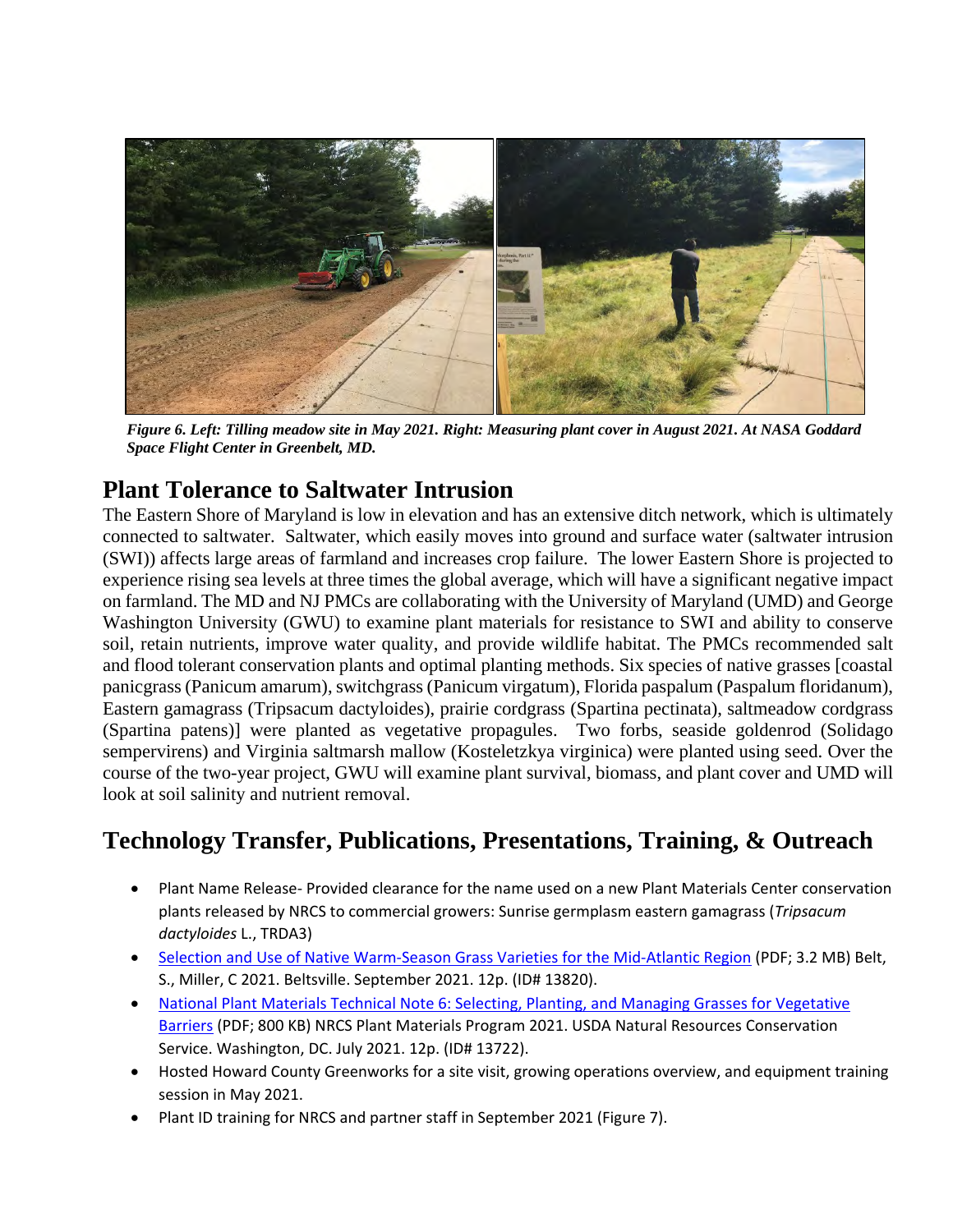

*Figure 7. Plant Identification training for NRCS and partner staff in September 2021 at Beltsville, MD.*